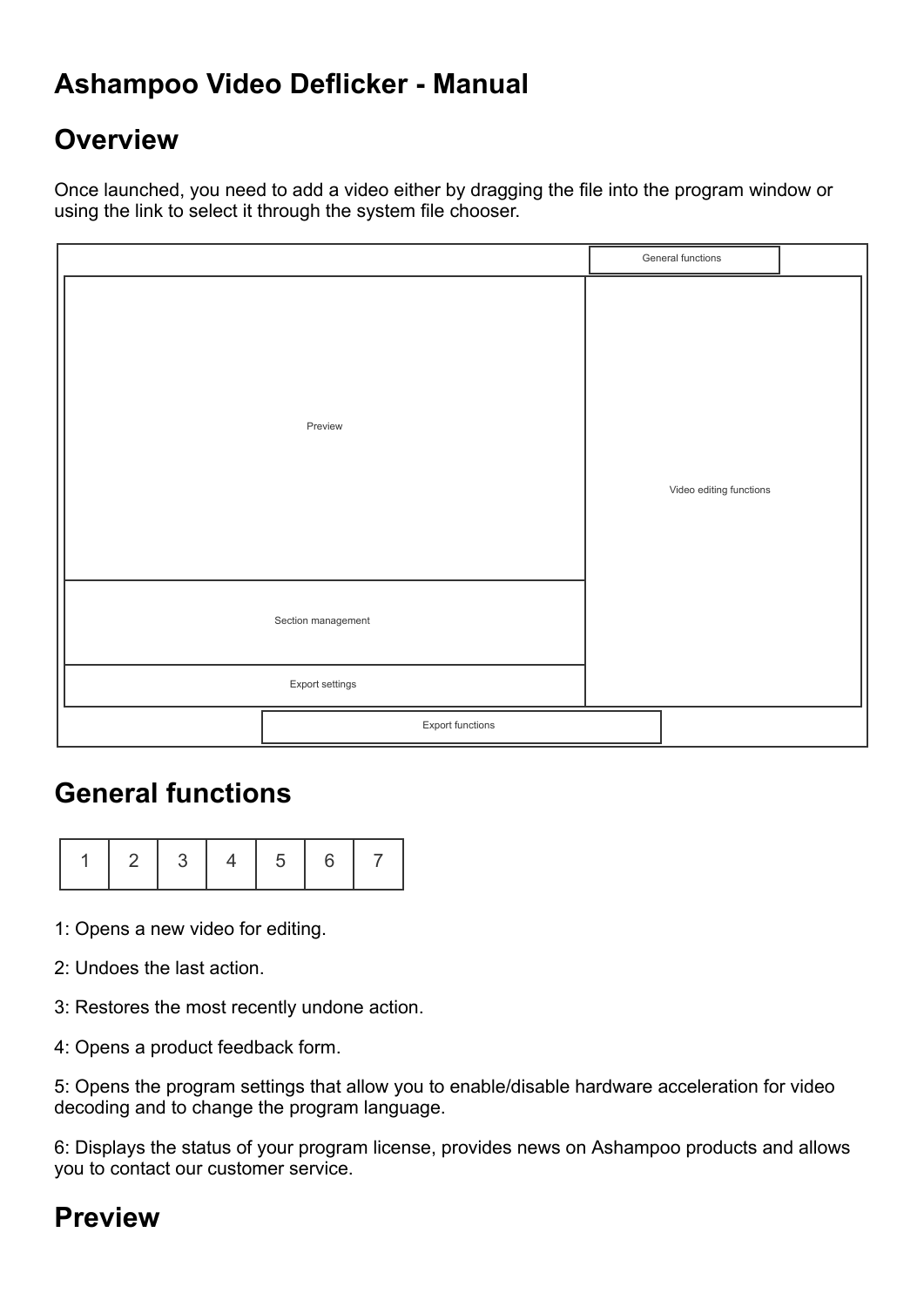|  | $\mathbf{1}$                                                  |  |  |  |  |
|--|---------------------------------------------------------------|--|--|--|--|
|  |                                                               |  |  |  |  |
|  |                                                               |  |  |  |  |
|  |                                                               |  |  |  |  |
|  |                                                               |  |  |  |  |
|  |                                                               |  |  |  |  |
|  |                                                               |  |  |  |  |
|  |                                                               |  |  |  |  |
|  | $\overline{2}$<br>$\sqrt{5}$<br>$\overline{7}$<br>3<br>6<br>4 |  |  |  |  |
|  | 8                                                             |  |  |  |  |

1: Displays a preview of the video at the current playback position including edits and export settings. If the playback position is outside the regions specified by the current sections, the affected video portion will not be part of the export, as indicated by an icon in the top left corner (crossed-out disk).

- 2: Jumps to the next frame.
- 3: Starts playback at the current position.
- 4: Jumps to the previous frame.
- 5: Toggles audio for video playback.
- 6: Shows/Hides all video modifications in the preview.
- 7: Allows you to specify the resolution and zoom for the preview.
- 8: Displays the current time stamp and playback position. Drag the knob to change it.

#### **Section management**

Sections represent video segments with individual start and end settings. They can either be exported as separate files or merged into a single video file. For example, this allows you to skip portions of your original video by adjusting the start and end positions of your sections accordingly.

1: If enabled, the affected section will be included in the export.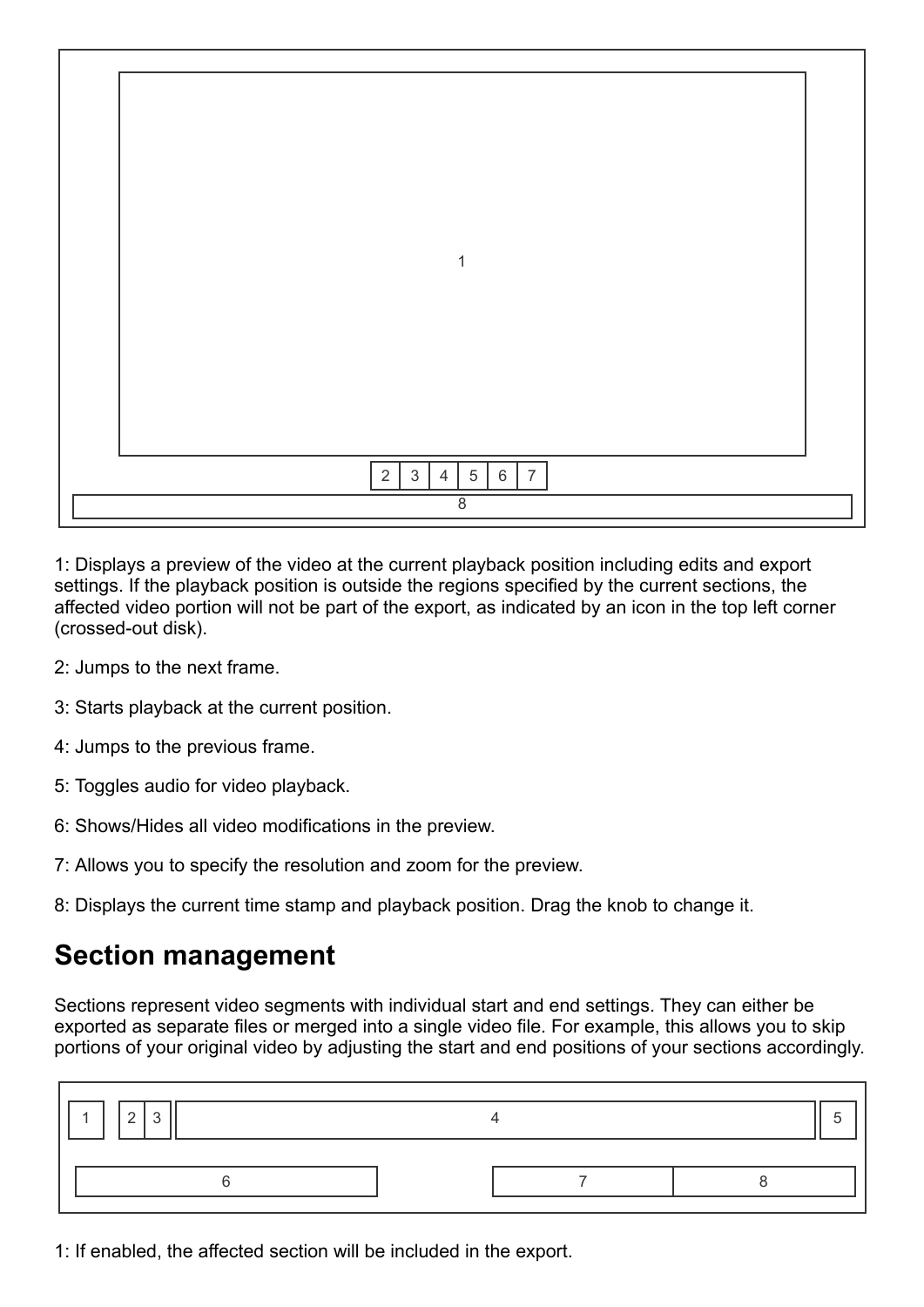- 2: Uses the current playback position as start position for the affected section.
- 3: Uses the current playback position as end position for the affected section.
- 4: Represents the length of the section. Drag the markers to adjust its start and end positions.
- 5: Deletes the section from your project. Note that each project must contain at least one section.
- 6: Creates a new section.
- 7: If enabled, sections will be exported as individual files.
- 8: If enabled, sections will be merged into a single file in their order of appearance during export.

# **Video editing functions**

You can collapse/expand the editing functions individually by left-clicking their titles. These functions always apply to all available sections and their design follows this scheme:



- 1: Enables/Disables the function/effect.
- 2: Function title. Left-click to expand/Collapse.
- 3: Function settings

# **Deflicker**

This function automatically corrects flickering based on the selected strength setting. You can modify its strength through the slider or the text box. "Smoothing" defines how many frames will be processed to deflicker the video. A value of 1 means that the previous, current and next frame will be used.

## **Exposure, colors**

Here, you can adjust white balance, exposure and color saturation either through the slider or the text boxes.

#### **White balance**

Aside from the adjacent sliders, you can also use the color dropper to adjust white balance based on a pixel in the preview. Simply left-click the tool and then click the whitest pixel in the preview pane. The program will then use its color value to adjust the white balance for the entire video. Click the arrow icon once/twice to reset the upper/lower slider to its default position.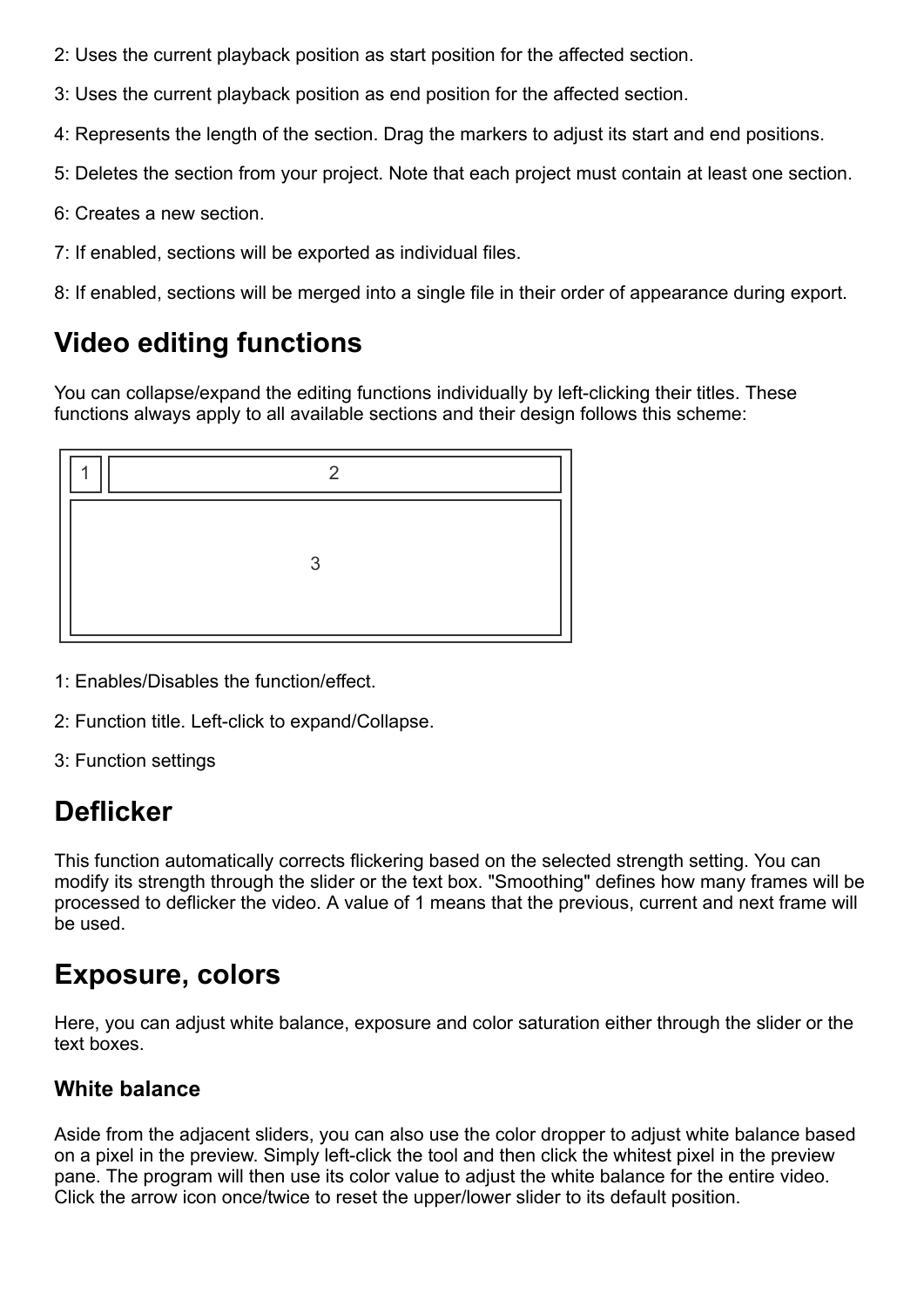# **Rotate, crop**



1: Uses the current frame from the preview as background for the cropping pane (3).

2: Determines whether width/height will be modified in equal measure or independently. The dropdown menu provides common formats/aspect ratios. Use the arrow icon to restore the width and height to their original values.

3: This pane allows you to resize/move the viewport that will be used for your video. Drag the border markers do resize the viewport and the center marker to reposition it.

4: Use the slider/text box to rotate the viewport or use the buttons for common rotations. Note that rotation may involve zooming to avoid black borders around your video.

5: Use these buttons to mirror your video horizontally/vertically.

6: Depending on your modifications, you will see a recommended video size along with its original size here. Click the links to use their values for your export settings.

## **Export settings**

1: Sets the video resolution for export and adjusts the affected sections accordingly.

2: Resets the resolution to the video's original values.